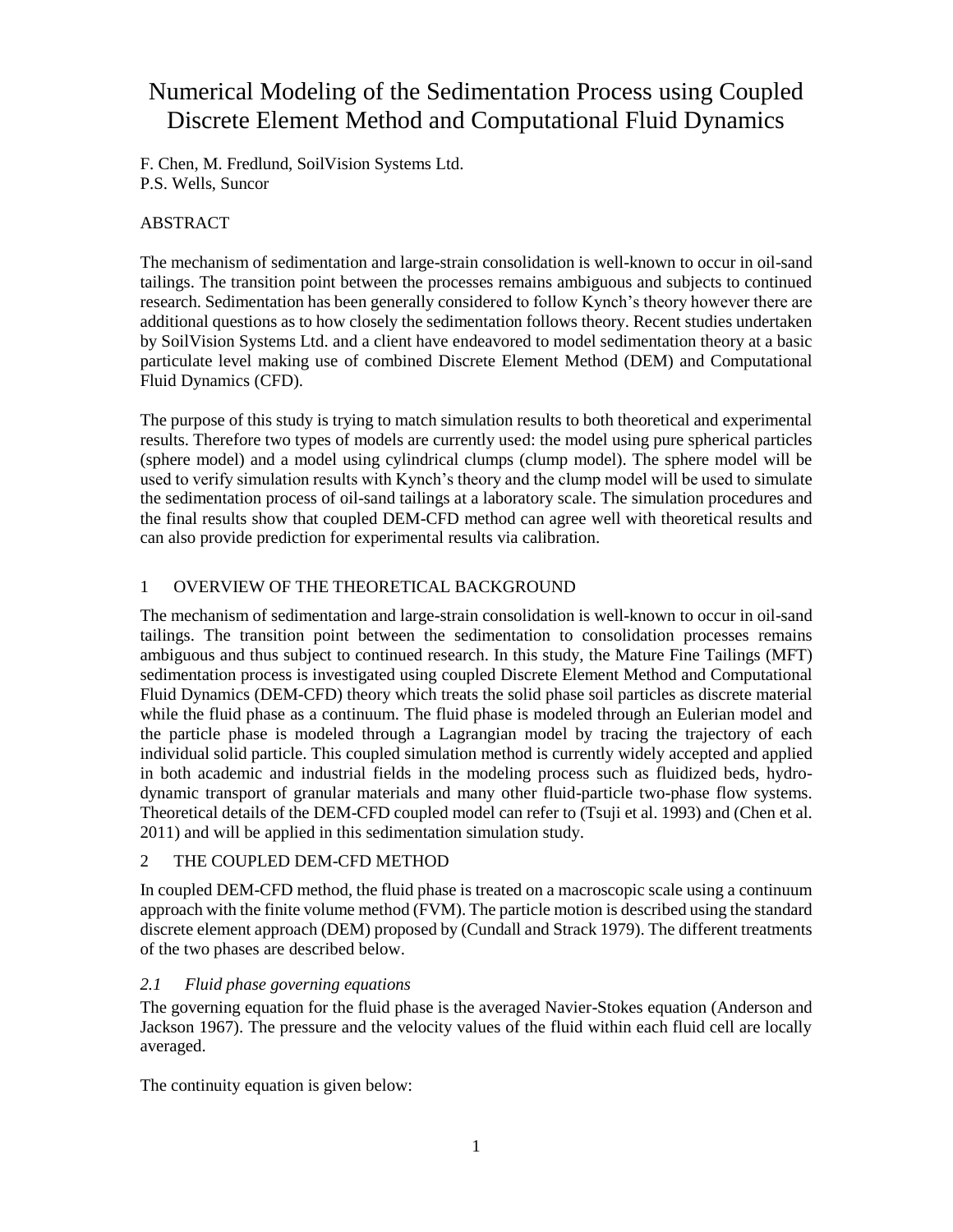$$
\frac{\partial n}{\partial t} + \nabla (nU) = 0 \tag{1}
$$

The momentum equation is given below:

<span id="page-1-2"></span>
$$
\frac{\partial nU}{\partial t} + \nabla (nUU) - \nabla \cdot (\mu \nabla U) = -\frac{n}{\rho_f} \nabla p + \frac{f_p}{\rho_f}
$$
\n(2)

where *n*=porosity (void fraction); *U*=fluid velocity; *t*=time, *p*=fluid pressure,  $\mu$ =fluid viscosity; *ρf*=fluid density; *fP*= interaction force on the fluid per unit volume from the particle defined in Eq. [\(7\)](#page-2-0).

### *2.2 Particle phase governing equations*

In the current study, the following forces are considered for a single particle: gravity, buoyancy, contact forces from adjacent particles and drag force from the fluid flow. The equation of motion using Newton's 2nd law for each individual particle settling in fluid can be expressed as:

$$
\frac{dv}{dt} = \left(f_{G,i} + f_{B,i} + f_{D,i} + f_{C,i}\right) / m
$$
\n(3)

where  $d\nu/dt$  particle *i* acceleration;  $f_{G,i}$  gravitational force;  $f_{B,i}$  buoyancy force;  $f_{D,i}$  drag force acting on single particle i from the fluid; *fC,i*=composite inter-particle force from adjacent particles and *m*=mass of a particle.

### *2.3 Inter-particle forces*

The inter-particle force  $f_{C,i}$  is the generalized adjacent particle forces acting on particle *i*, which includes both electrical charges force (Coulomb force) and contact forces from the other particles:

$$
f_{C,i} = f_{\text{Coulomb}} + f_{\text{contact}} \tag{4}
$$

### *2.3.1 Coulomb charges force*

The electrical charges force *fCoulomb* is calculated via the general form of the Coulomb force expression given by Eq. [\(5\):](#page-1-0)

<span id="page-1-0"></span>
$$
f_{\text{Coulomb}} = k_e \frac{q_i q_j}{r^2} \quad \text{for } r < r_c \tag{5}
$$

where  $k_e = 8.99 \times 10^9$ N.m<sup>2</sup>.C<sup>-2</sup>;  $q_i$  and  $q_j$  are the electric charges on the 2 particles;  $r_c$  is the cutoff distance, when the distance between particle  $i$  and  $j$  is greater than  $r_c$ , the charges force is 0.

#### *2.3.2 Contact forces*



<span id="page-1-1"></span>Figure 1. Simple inter-particle contact model (Weatherley 2009)

When two particles are in contact, the contacting forces between particle  $i$  and  $j$   $f_{Context}$  is calculated through the mass-spring model with Hooke's law which assumes a simple linear forcedisplacement contact relationship as shown in [Figure 1:](#page-1-1)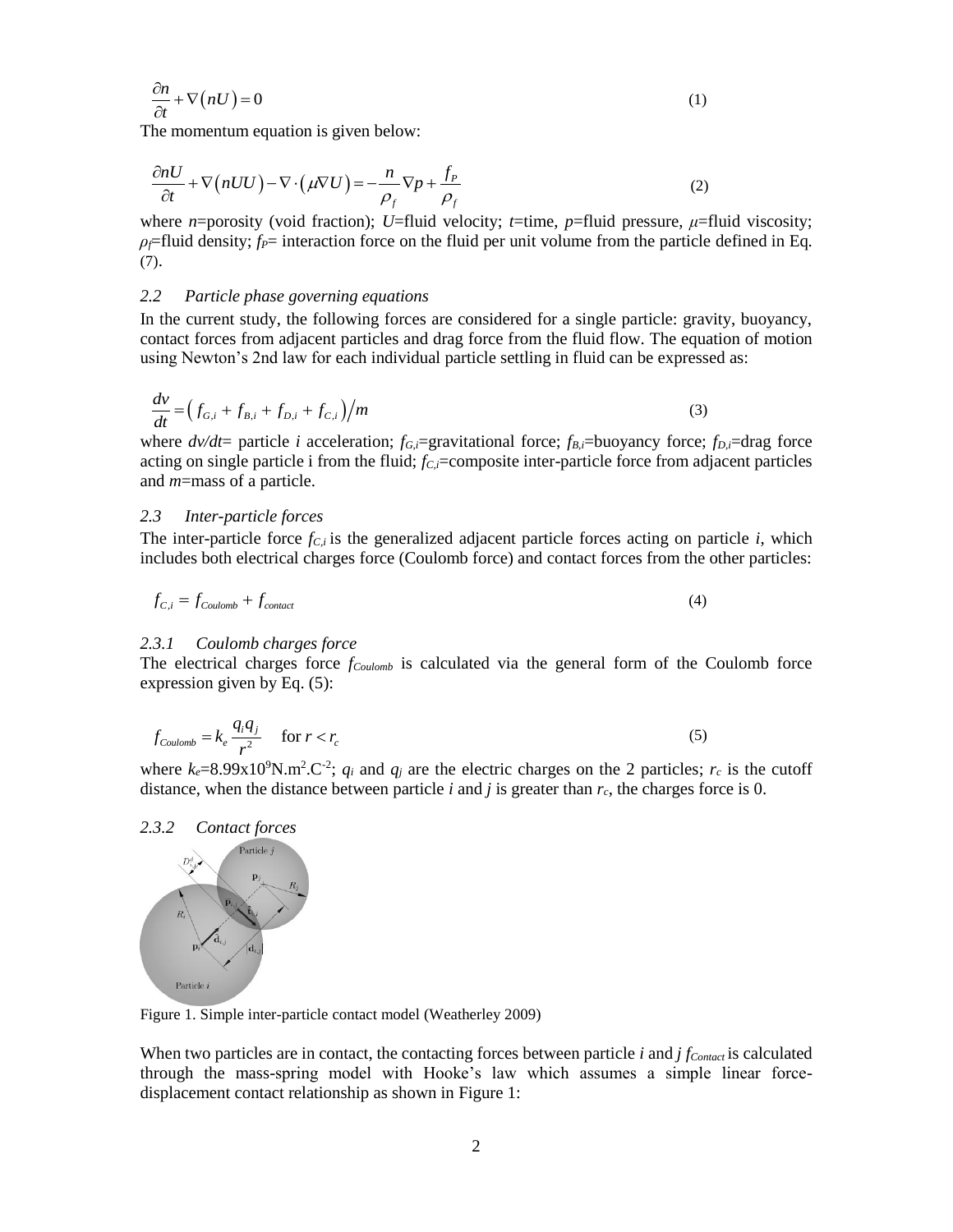$$
f_{contact} = kD_{i,j}^d
$$

where  $D_{i,j}^d$  is the overlap between the two particles as shown in [Figure 1,](#page-1-1) *k* is the general contact stiffness between the two particles.

#### *2.4 Fluid-particle interaction*

The fluid-particle interactions are calculated through Newton's  $3<sup>rd</sup>$  law of motion, i.e., the forces acting on the particles in a single fluid cell are equal to the forces acting to the fluid cell from the particles. The detailed relationship is presented by (Chen et al. 2011).

#### *2.4.1 Interaction drag term on a single fluid cell*

There have been several empirical drag correlation equations used in the two phase flow analysis, e.g. (Garg et al. 2012) and (Tsuji et al. 1993) to compute the interaction term  $f<sub>P</sub>$  in the averaged Navier-Stokes equation in Eq. [\(2\)](#page-1-2) most in the form similar to:

<span id="page-2-0"></span>
$$
f_P = \frac{\beta}{\rho_f} (\bar{U}_P - U) \tag{7}
$$

where  $\bar{U}_P$  is the average particle velocity within a fluid cell, *U* is the fluid velocity within the cell (finite volume) and *β* is the empirical phase drag coefficient given by Ergun's (Ergun 1952) and Wen and Yu's (Wen and Yu 1966) empirical drag relationship in Eq. [\(9\):](#page-2-1)

$$
\beta = \begin{cases} \frac{\mu(1-n)}{d^2n} \Big[ 150(1-n) + 1.75Re \Big], \text{ for } n < 0.8\\ \frac{3}{4} C_D \frac{\mu(1-n)}{d^2} n^{-2.7} Re, \end{cases}
$$
 (8)

where the Reynolds number *Re* is defined as:

<span id="page-2-1"></span>
$$
Re = \frac{\left|\overline{U}_P - U\right|\rho_f nd}{\mu} \tag{9}
$$

and the drag coefficient  $C_D$  is:

$$
C_D = \begin{cases} 24(1+0.15Re^{0.687})/Re \text{ if } Re \le 1000\\ 0.43 \text{ if } Re > 1000 \end{cases}
$$
 (10)

### *2.4.2 Interaction drag force on a single particle*

The drag force on particle from the fluid phase comes from two sources: (1) the pressure gradient within the fluid cell; (2) inter-phase drag due to the velocity difference between the particle and fluid. Therefore the drag force on a single particle  $f_{D,i}$  is the sum of the two sources:

<span id="page-2-2"></span>
$$
f_{D,i} = \frac{\beta}{1 - n} \left( U - \bar{U}_P \right) V_{P,i} + \nabla p V_{P,i}
$$
\n(11)

where  $V_{P,i}$  is the single particle volume, there are two terms on the left hand side of Eq. [\(11\),](#page-2-2) the first term is the phase drag and the other is the pressure force due to pressure gradient in the flow field.

#### *2.5 Initial and boundary conditions for the solid and fluid phase*

The purpose of this study is trying to match of our simulation results to both theoretical and experimental results. Therefore two types of models are currently used: the model using pure spherical particles (sphere model) to verify our simulation results with Kynch's theory and a model using cylindrical clumps (clump model) to calibrate our simulation to experimental results. The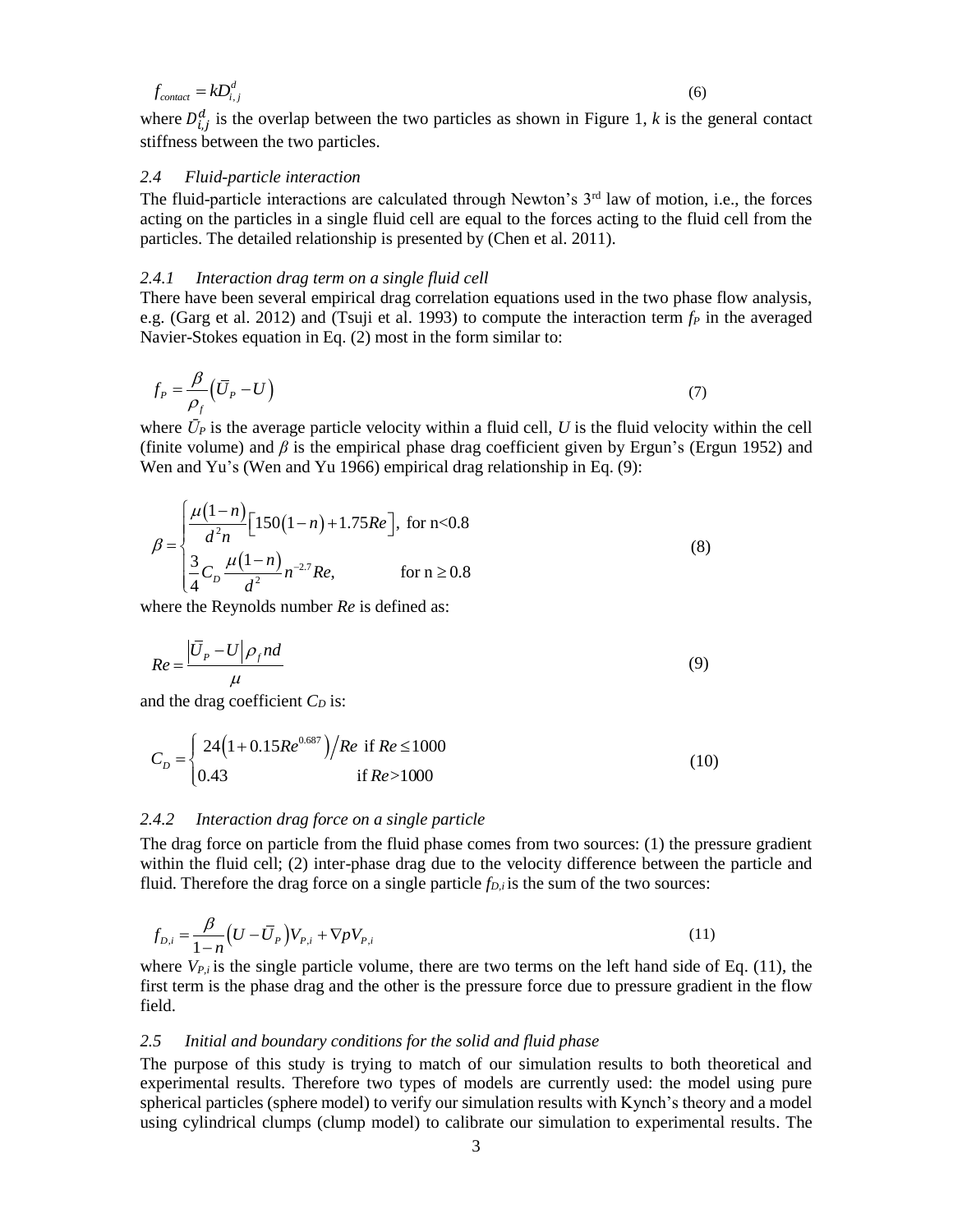sedimentation model is composed of solid and fluid two phases, therefore the structure of individual clumps, the overall packing arrangement for particle phase as well as the fluid domain geometry and boundary conditions for the fluid phase need to be specified separately. The methodologies adopted for each are shown in the following sections.

# *2.5.1 Random packing of spheres within the cylindrical tube*

In order to verify our model to the theoretical Kynch's theory, a spherical packing of particles is generated within the cylindrical tube using the radial expansion method (Al-Raoush and Alshibli 2006). A sample packing of spheres is as shown in [Figure 2a](#page-3-0), the particles are in close distances so that the number of collisions between particles can be maintained during the simulation procedure.



<span id="page-3-0"></span>Figure 2 Packing of spherical particles and clumps in the cylindrical tube

# *2.5.2 Construction of kaolinite and illite elements*

The rigid clump concept is used to construct the kaolinite and illite elements. The kaolinite and illinite particles used in this study are simplified as shown in [Figure 3.](#page-3-1) The diameter over height ratios of the clumps are kept at 2:1. For the illite clumps, one layer is assigned positive charge and the other layer is assigned negative charge; for the kaolinite clumps, the center particles are assigned the positive charges and the surrounding particles are assigned the negative charges.



<span id="page-3-1"></span>Figure 3 Construction of kaolinite and illite clumps from spheres

## *2.5.3 Random packing of clumps within the cylindrical tube*

In order to calibrate our simulation results to experimental results, the random packing of kaolinite/illite clumps need to be generated as well. Packing for clumps is more difficult than spheres (Jia and Williams 2001). The packing algorithm adopted in the current study used a boxconstrained algorithm by minimizing the distance between two adjacent spheres to a fixed tolerance (Martínez and Martínez 2003) and (Martínez et al. 2009). The result of a random 3D packing is shown in [Figure 2b](#page-3-0). A total number of 200 clumps are generated in [Figure 2b](#page-3-0) with each clump colored by its unique ID number.

# *2.6 Initial and boundary conditions for the fluid phase*

The fluid domain for the cylindrical tube is divided into a finite volume mesh as show in [Figure 4.](#page-4-0) The ratio of mesh cell size compared to the diameter of the individual sphere is around 50 (by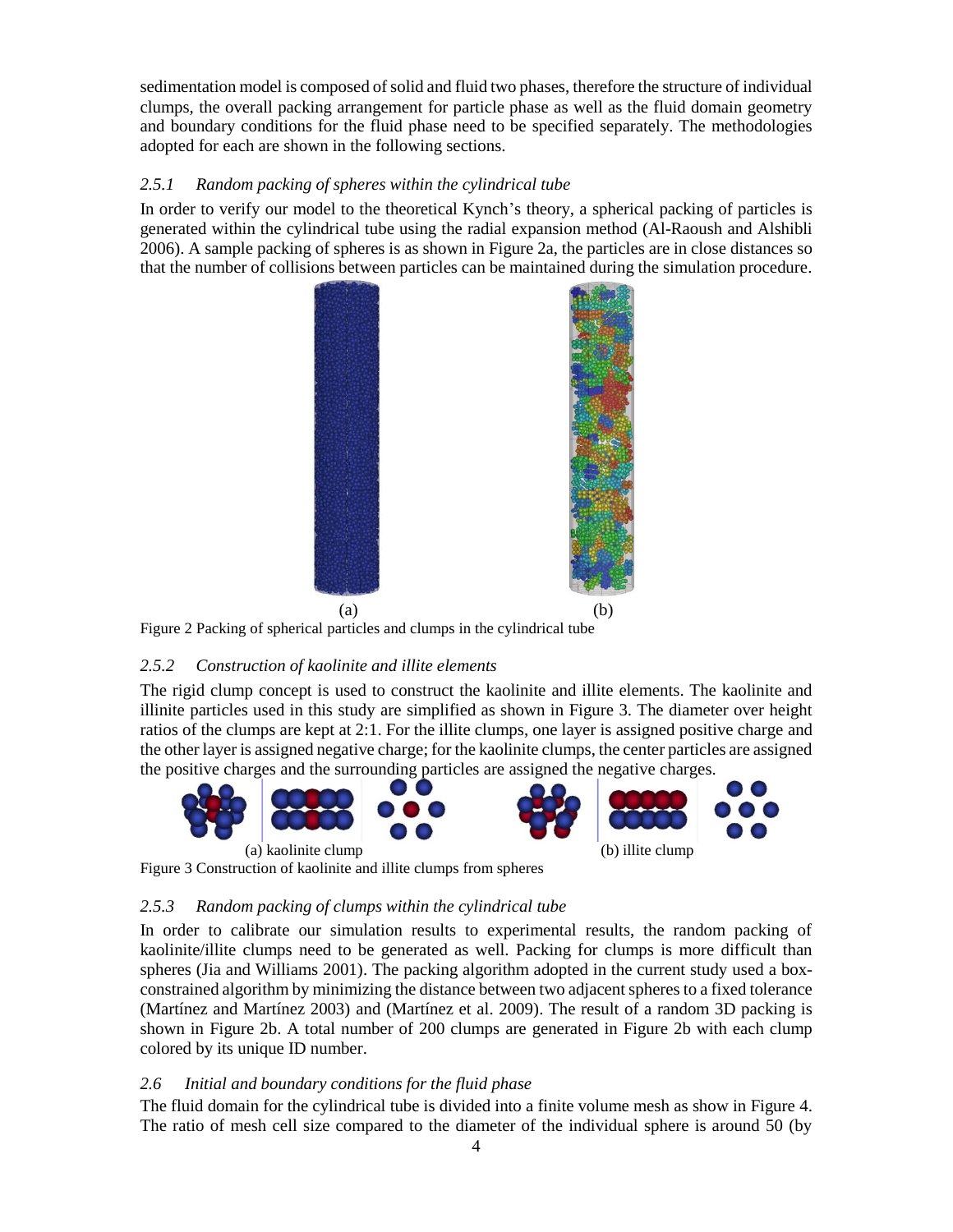packing volume) in order to obtain a meaningful porosity for each fluid cell. The boundary conditions of the fluid column are as shown in [Table 1.](#page-4-1) According to the theoretical assumption of the coupled DEM-CFD model, each particle occupies its volume within the finite volume mesh. The total particle volume *Vparticle*, the fluid volume *Vfluid* and the mesh volume *Vmesh* is related by the following equation:

$$
V_{mesh} = V_{particle} + V_{fluid} \tag{12}
$$

The porosity *n* is defined by:

$$
n = 1 - \frac{V_{particle}}{V_{mesh}}
$$
 (13)

<span id="page-4-1"></span>Table 1 Boundary conditions for the fluid domain

|               | Velocity (U) |                       | Pressure (p) |       |
|---------------|--------------|-----------------------|--------------|-------|
|               | Type         | Value                 | Type         | Value |
| Top           | zeroGradient |                       | fixedValue   |       |
| <b>Bottom</b> | fixedValue   | $U_x = U_y = U_z = 0$ | zeroGradient |       |
| Cylinder Wall | fixedValue   | $U_x = U_y = U_z = 0$ | zeroGradient |       |

### *2.7 Full (original) size and reduced size model*



<span id="page-4-0"></span>Figure 4 Full size and reduced size model with packing of clumps (clumps colored by ID number)

A full size model was first constructed according to the size of the cylindrical tube used in the prototype experiments provided by the client as shown in [Figure 4a](#page-4-0). The full size cylinder model is 0.0325m in radius and 0.3m in height. The percent solids content used in the simulation are as shown in [Table 3.](#page-9-0) In order to pack the full size model with the clumps defined in [Figure 3](#page-3-1) to meet the solids content, e.g. 15%, the packing procedure generated a total of 1084 clumps (which equals to a total of 15176 spheres). Due to the limitation of computational resources, a sedimentation model using this number of particles typically takes 48 to 60 hours to complete.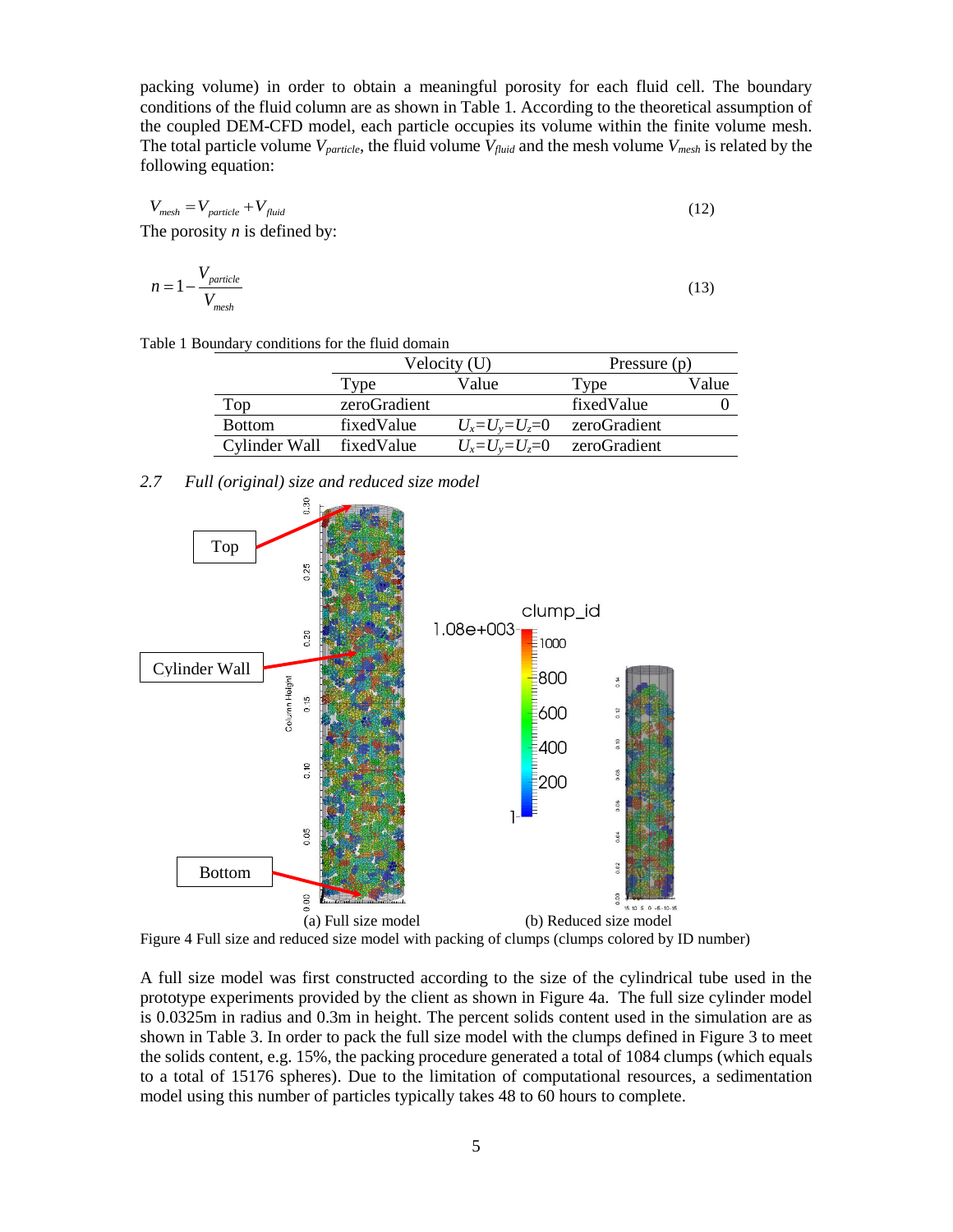In order to save computation time and make it easier to enhance the parametric effects during the analysis, a reduced size model is currently used for the rest of the analyses in the report. The diameter and the height of the reduced size model are both reduced to 1/2 of the original cylindrical tube as shown in [Table 2.](#page-5-0) The reduced size model can limit the simulation time to 6-10 hours and was proved to be able to illustrate the characteristics of the sedimentation similar to the full size model. Therefore the reduced half size model is used in the current study as shown in [Figure 4b](#page-4-0). The basic physical and geometry parameters used in the model are summarized in [Table 2.](#page-5-0)

|            | <b>Parameters</b>       | Value       | Unit              |
|------------|-------------------------|-------------|-------------------|
|            | Particle radius         | 0.001       | m                 |
| <b>DEM</b> | Particle density        | 2600        | kg/m <sup>3</sup> |
|            | Contact stiffness       | $5.0E + 06$ | N/m               |
|            | Restitution coefficient | 0.3         |                   |
|            | Cylinder column radius  | 0.01625     | m                 |
|            | Cylinder column height  | 0.15        | m                 |
| <b>CFD</b> | Fluid cell size dz      | 0.0125      | m                 |
|            | Fluid cell size dx      | 0.0040625   | m                 |
|            | Fluid cell size dy      | 0.0040625   | m                 |
|            | Fluid viscosity         | 8.94E-04    | Pa.s              |
|            | Fluid density           | 1000        | kg/m <sup>3</sup> |

<span id="page-5-0"></span>Table 2 Basic physical parameters used in the reduced size model

### <span id="page-5-2"></span>*2.8 Scaling relationship between model and prototype particle sizes*

The typical sizes of kaolinite/illite particles in the experiments are at 1μm level. In order to accommodate the large computational requirements, a factor of 1000 is used in the scaling relationship between model and prototype particle sizes: e.g. a 1.0mm model radius particle is used to simulate a prototype particle of radius 1.0μm. The scaling factor based on terminal velocity from Stokes equation (Batchelor 2000) is derived from Eq. ([14\):](#page-5-1)

<span id="page-5-1"></span>
$$
u_{\infty} = \frac{1}{18} \frac{\left(\rho_p - \rho_f\right) d^2 g}{\mu} \tag{14}
$$

where  $u_\infty$  is the terminal velocity of a single particle,  $\rho_p$  is the particle density,  $\rho_f$  is the fluid density, *g* is the gravitational acceleration, *d* is the diameter of the particle and  $\mu$  is the fluid viscosity. When a solid particle falls through a fluid column from top to bottom due to gravity, the particle travels the same distance for both model and the prototype. In the current sedimentation model, it is assumed that all particles have reached their equilibrium state in the fluid and the sedimentation time is mainly controlled by the terminal velocity of the particle. Based on Eq. ([14\),](#page-5-1) the terminal velocity of model and prototype can be determined as:

$$
\frac{u_{\infty,m}}{u_{\infty,p}} = \frac{d_m^2}{d_p^2} \tag{15}
$$

where  $d_m$  is the model particle diameter and  $d_p$  is the prototype particle diameter. When using a scaling factor of 1000 ( $d_m/d_p$ =1000), the ratio of the terminal velocity between model and prototype is 1.0E+6, the time needed for the model  $(T_m)$  and prototype  $(T_p)$  to complete their respective sedimentation process is then the inverse of the diameter ratio: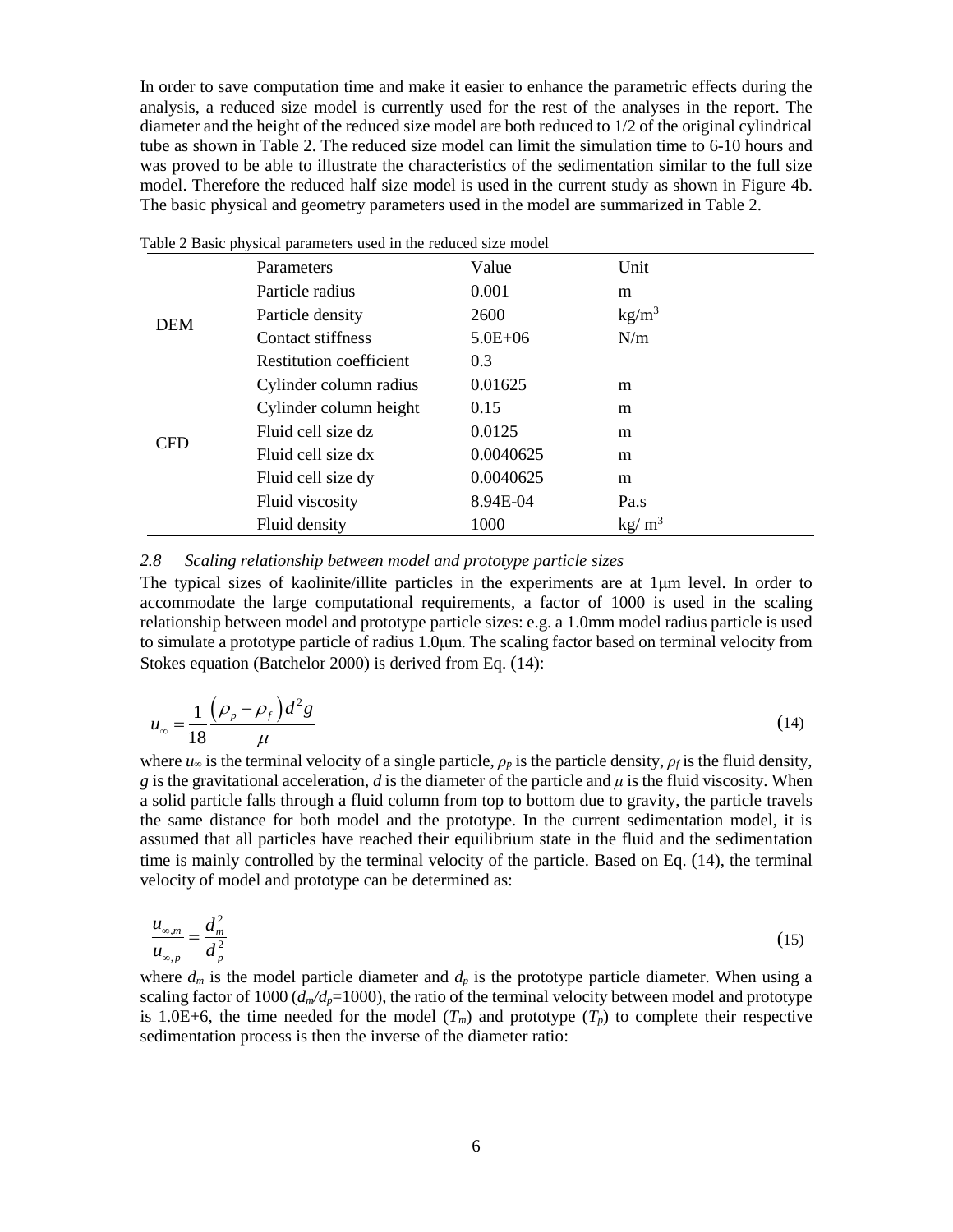$$
\frac{T_p}{T_m} = \left(\frac{d_m}{d_p}\right)^2 = 1.0 \times 10^6
$$
\n(16)

For a DEM-CFD model simulation time of 1.0s, the scaled prototype time will be 1.0E+6sec which corresponds to 46 days. However note that due to complicated particle interactions in a hindered settling environment where the actual sedimentation time is determined by many other factors, the scaling factor has to be determined in accordance with the actual sedimentation curve which will be detailed in section [4.2.](#page-7-0) In the following sections, a time scaling factor of 9.49E+05 (close to 1.0E+6) determined from section [4.2.3](#page-10-0) is used so that a simulation time of 64.0s can represent real time sedimentation of 703 days. The determination of 64.0s simulation time is according to the observation from the DEM-CFD model results when the entire sedimentation process is roughly complete.

### 3 THE SIMULATION PROCEDURE

After the initial packing of the particles is generated with the fluid column, the simulation is then started and the results of the sedimentation including the physical properties of both particle phase and fluid phase are recorded every certain number of time steps.

#### <span id="page-6-1"></span>*3.1 The sedimentation procedure of the sphere model*

The sphere model is used to compare the simulation results with the Kynch's theory. Serialized snapshots for the sphere model showing the entire sedimentation process up to a real time 77d is summarized in [Figure 5.](#page-6-0) The flow field is colored by the fluid velocity magnitude of each cell. It can also be seen from [Figure 5](#page-6-0) that the flow fields (fluid velocity) for all snapshots are close to zero with little to no variation, this is consistent with Concha's conclusion (Concha 2013) for sedimentation at small Reynolds number where convective acceleration may be neglected in the Navier-Stokes equation.



<span id="page-6-0"></span>Figure 5 Selected screenshots showing the sedimentation process of sphere model at different times (t=0d to t=77d, flow field colored by the fluid velocity magnitude of each cell)

#### *3.2 The sedimentation procedure of clump model*

The clump model is used to compare the simulation results with the experimental results. Serialized snapshots for the clump model showing the entire sedimentation process for the client RP-07A (refer to [Table 3\)](#page-9-0) sample up to a real time 77d is summarized i[n Figure 6.](#page-7-1) The flow field is colored by the fluid velocity magnitude of each cell similar to section [3.1.](#page-6-1) It can also be interpreted from [Figure 6](#page-7-1) that the flow fields (fluid velocity) for all snapshots are close to zero with little to no variation which is similar to the sphere model case. The observed flow velocity field is in a reasonable uniform state with only some small variation at the bottom of the column (Concha 2013).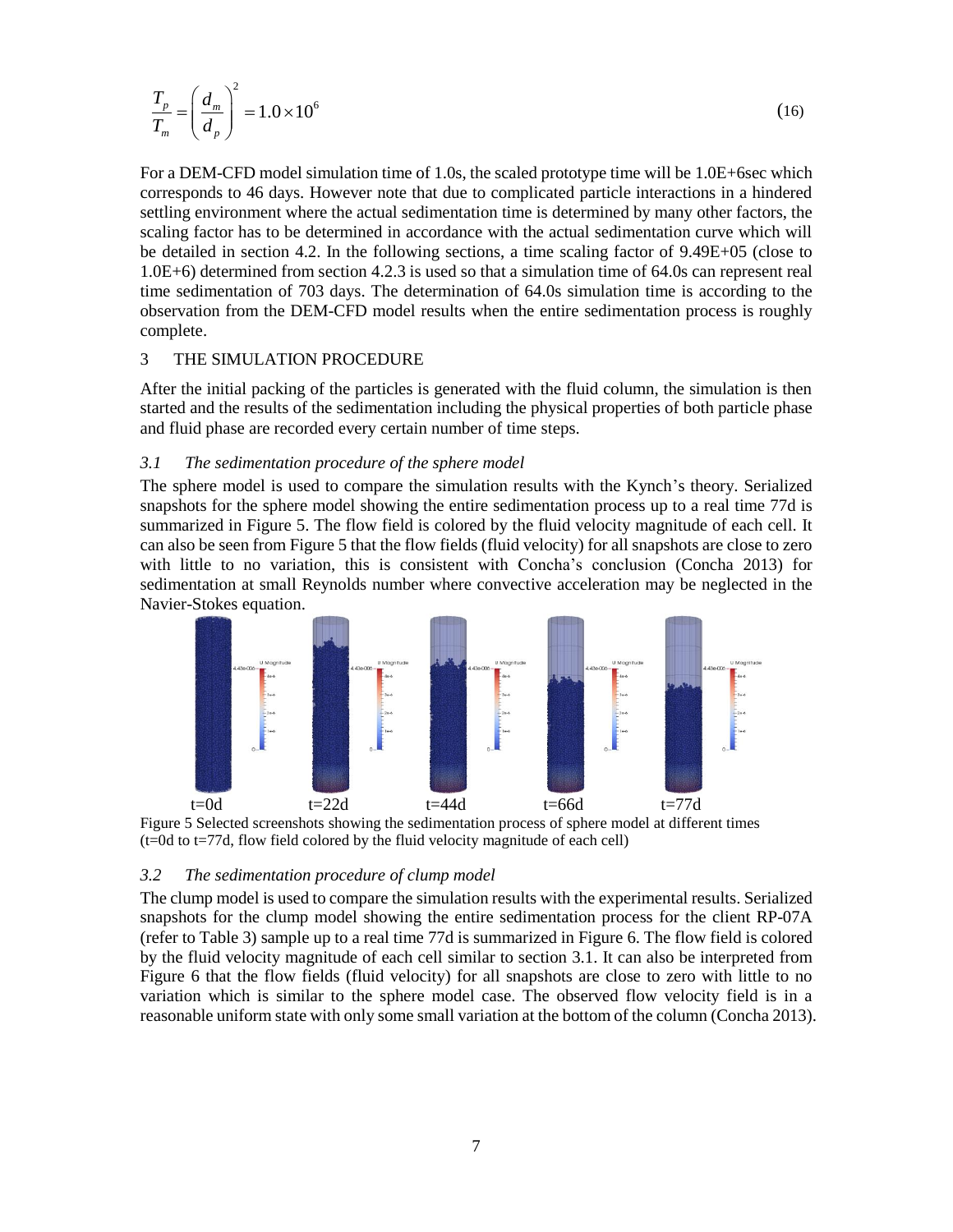

<span id="page-7-1"></span>Figure 6 Screenshots showing the sedimentation process of clump model at different times (t=0d to t=77d, flow field colored by the fluid velocity magnitude of each cell)

#### 4 DISCUSSION OF RESULTS

The simulation results are compared to both theoretical and experimental results shown below.

*4.1 Comparison of the sedimentation curve to Kynch's theory using spherical particles*



<span id="page-7-2"></span>Figure 7 Comparison of theoretical results with DEM-CFD simulation results

The spherical particles model is setup with the purpose to compare with the shape of sedimentation curve given by Kynch's theory (Kynch 1952) in order to verify the conceptual correctness of the coupled DEM-CFD methodology. The sedimentation curves of the DEM-CFD simulated results using both the full size model and reduced sized model are as shown in [Figure 7.](#page-7-2) The shapes of the simulated curves agree well with the curve from Kynch's theory. Due to the difficulty of finding a numerical example, the comparison with Kynch's theory is done at the conceptual level at this moment. More detailed comparison can be a topic of future research.

### <span id="page-7-0"></span>*4.2 Calibration of the sedimentation curve to experimental results*

From the simulation results, given sufficient time for the entire sedimentation process to complete, a typical sedimentation curve of a particle assembly with the presence of charges force can be roughly divided into 3 linear stages as shown in [Figure 8:](#page-8-0) the first sedimentation stage has the largest slope (slope 1), the second transition stage has an intermediate slope (slope 2) while the consolidation stage has the smallest slope (slope 3) when the clumps are being consolidated and the stresses are developing from the bottom of the particle assembly.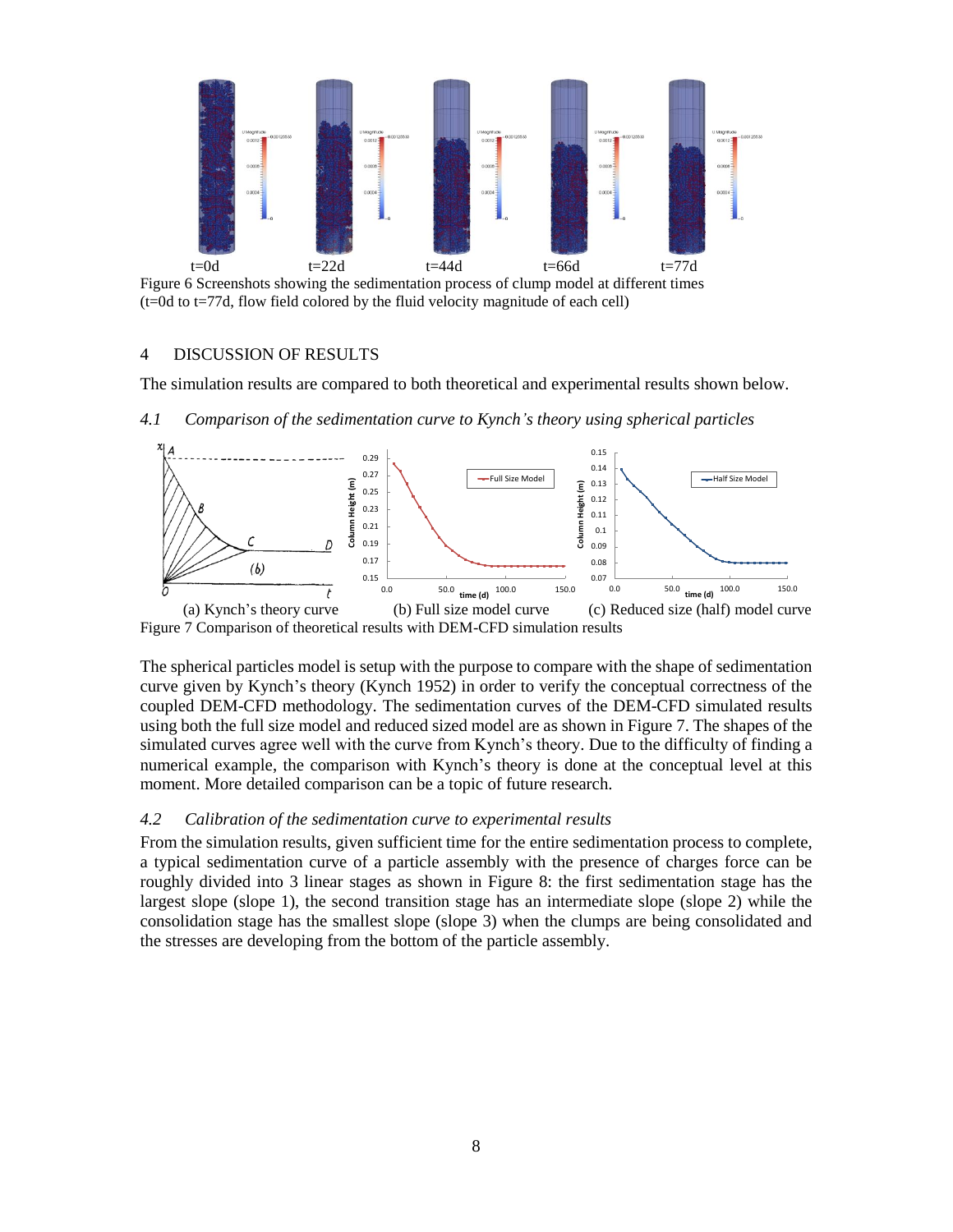

<span id="page-8-0"></span>Figure 8 A complete sedimentation curve from coupled DEM-CFD analysis using clump

### *4.2.1 Overview of the experimental results*

The four settling graph and picture of settling column for BEU middlings sedimentation experiments obtained from the client (RP-04A, RP-05A, RP-07A, RP-15A) are as shown i[n Figure](#page-9-1)  [9,](#page-9-1) the four curves are plotted together for comparison purpose i[n Figure 10.](#page-9-2) The physical parameters for all samples are listed in [Table 3.](#page-9-0) The curves shown in [Figure 10](#page-9-2) all display two-stage sedimentation behavior: from 0 day to around 10 days is the sedimentation stage where the MFT mixture settles and the fall slope of the interfacial level is steep, from 10 days to 130 days, all curves enter a linear portion. Compared to the entire simulation curve shown in [Figure 8,](#page-8-0) none of the four experimental curves has reached the consolidation stage where the change of the interface level (slope 3 in the sedimentation curve in [Figure 8\)](#page-8-0) is much smaller than the first two stages. It is also noted that from [Table 3](#page-9-0) the percent solids content does not appear to determine or affect the shape of the sedimentation curve.

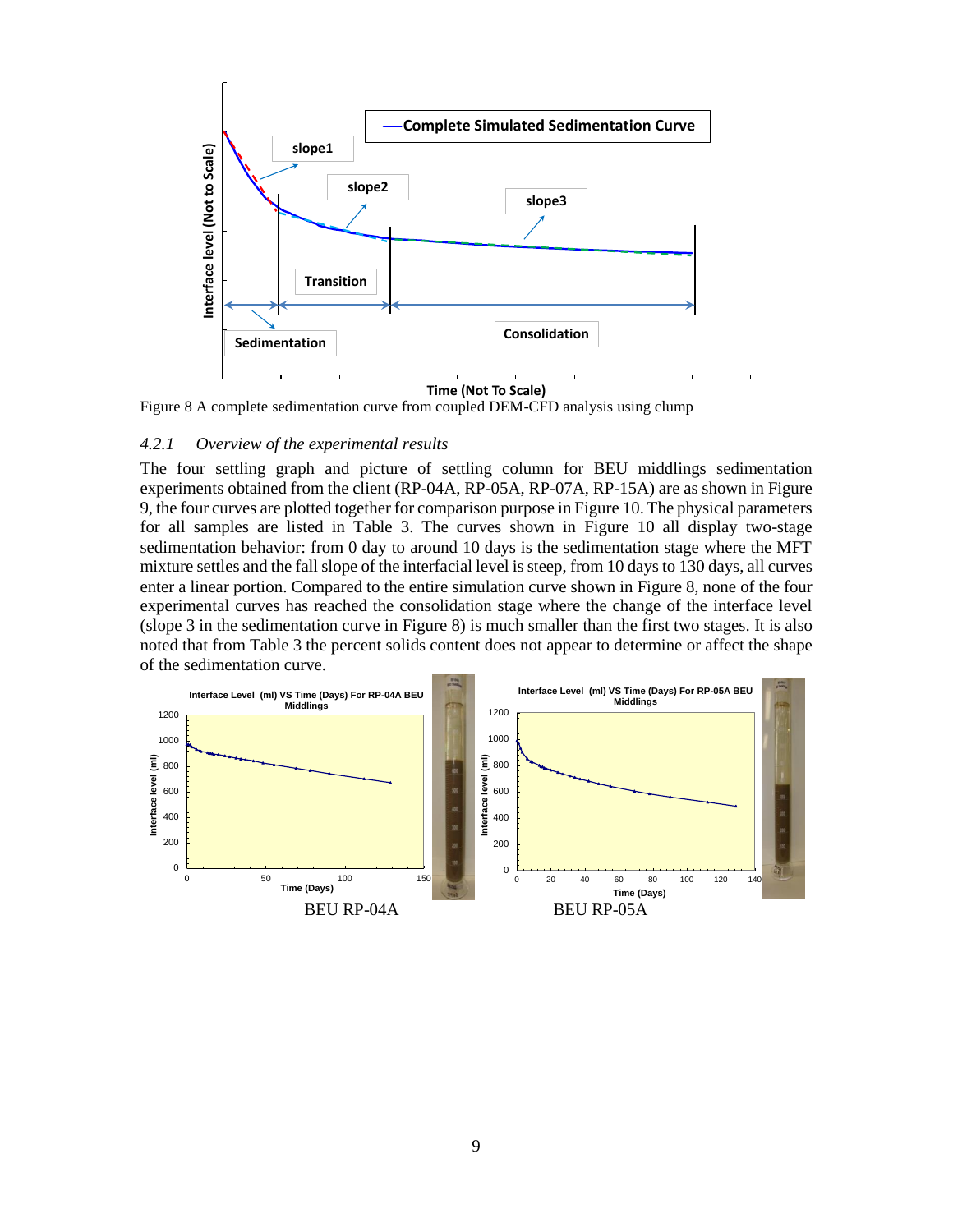

<span id="page-9-1"></span>Figure 9 Experimental sedimentation curves and settling column pictures of the four client BEU middling samples



<span id="page-9-2"></span>Figure 10 Summary of all 4 experimental sedimentation curves

| Sample   | Density $(g/ml)$ | Volume (ml) | Temperature $(^{\circ}C)$ | % solids     |
|----------|------------------|-------------|---------------------------|--------------|
| $RP-04A$ | .04              | 975         |                           | 7.37         |
| $RP-05A$ | .03              | 987         | 21.5                      | 6.35         |
| $RP-07A$ | .09              | 1080        | 21.7                      | 15.42        |
| $RP-15A$ | 03               | 980         | າາ_                       | $69^{\circ}$ |
|          |                  |             |                           |              |

<span id="page-9-0"></span>Table 3 Major physical parameters for the 4 experimental samples\*

\*The diameter of the settling column is 65mm.

### *4.2.2 The calibration process*

It is relatively difficult to tell the cause of the difference of the four experimental curves shown in [Figure 10](#page-9-2) and it is also difficult to quantify the exact physical parameters which exist in the experimental samples. However, it is helpful to calibrate the simulation curves to the shape of the experimental curves so that a general pattern or trend of the entire curve can be predicted using current known simulation parameters.

<span id="page-9-3"></span>Table 4 Basic simulation parameters used in the calibration process

| <b>Parameters</b>            | Value Unit |             |
|------------------------------|------------|-------------|
| Volume (half size model)     | 125        | ml          |
| Density (15% solids content) |            | $1.06$ g/ml |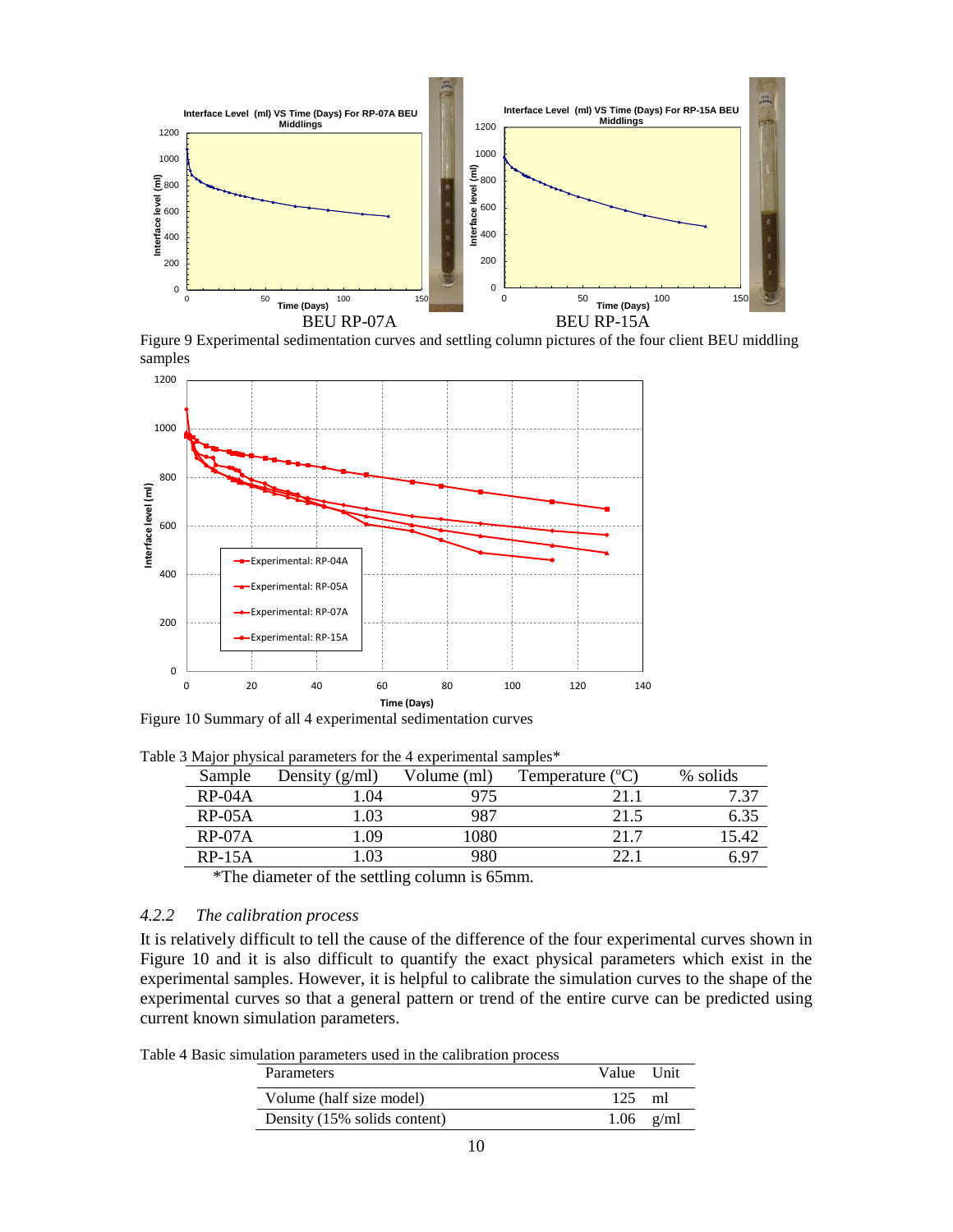| Fluid viscosity (water $@25°C$ )              | $8.94E-04$ Pa.s |               |
|-----------------------------------------------|-----------------|---------------|
| Split percentage between illite and kaolinite | 50.             | $\frac{0}{0}$ |
| Particle radius                               | 0.001           | m             |
| Boundary friction coefficient                 | 0.5             |               |

The model parameters used to calibrate the model curve to the experimental curves are as listed in [Table 4.](#page-9-3) The reduced DEM-CFD models are controlled so that the density, volume and temperature values are very close to the 4 client BEU middling experimental configurations. In addition to the time scaling factor of 9.49E+05 mentioned in section [2.8,](#page-5-2) from various sensitivity analysis of different simulation parameters, it is found that varying the electrical charges on the model can change the intermediate slope (slope 2) of the simulation curve, the amounts of the electrical charges used for each of the four simulation curves are adjusted using the values shown in [Table 5](#page-10-1) so that the linear portion of the curves (slope 2 in [Figure 8\)](#page-8-0) can match the corresponding experimental curves, the sensitivity analysis details will be discussed in a separate publication.

<span id="page-10-1"></span>Table 5 Charges amount used for calibration of the 4 simulation curves

| Sample        | Charges (Unit: Coulomb) |
|---------------|-------------------------|
| $RP-04A$      | 3.930E-10               |
| $RP-05A$      | 3.144E-10               |
| $RP-07A$      | 3.537E-10               |
| <b>RP-15A</b> | 2.751E-10               |

By visually comparing model and prototype sedimentation curves, the simulation curves are all scaled so that the first two stages of the simulation curves can roughly match the experimental curves. The same procedure is repeated for all 4 experimental curves. Due to a limitation of the code used, all simulation curves use 15% solids content for the calibration, the results of the calibration are shown in sectio[n 4.2.3.](#page-10-0)

### <span id="page-10-0"></span>*4.2.3 Comparison of calibrated simulation curves to experimental curves*

All four comparisons of calibrated simulation curves versus experimental curves are as shown in [Figure 11.](#page-10-2) The two groups of curves agree quite close to each other with the exception of some minor differences at very early stages.



<span id="page-10-2"></span>Figure 11 Summary of comparison between calibrated simulation curves and experimental results

### *4.3 Prediction of the consolidation stage of experimental curves from calibration*

The calibrated simulation curves in [Figure 11](#page-10-2) are able to show all three stages of the MFT sedimentation process. While it is difficult to quantify the exact physical parameters inside a real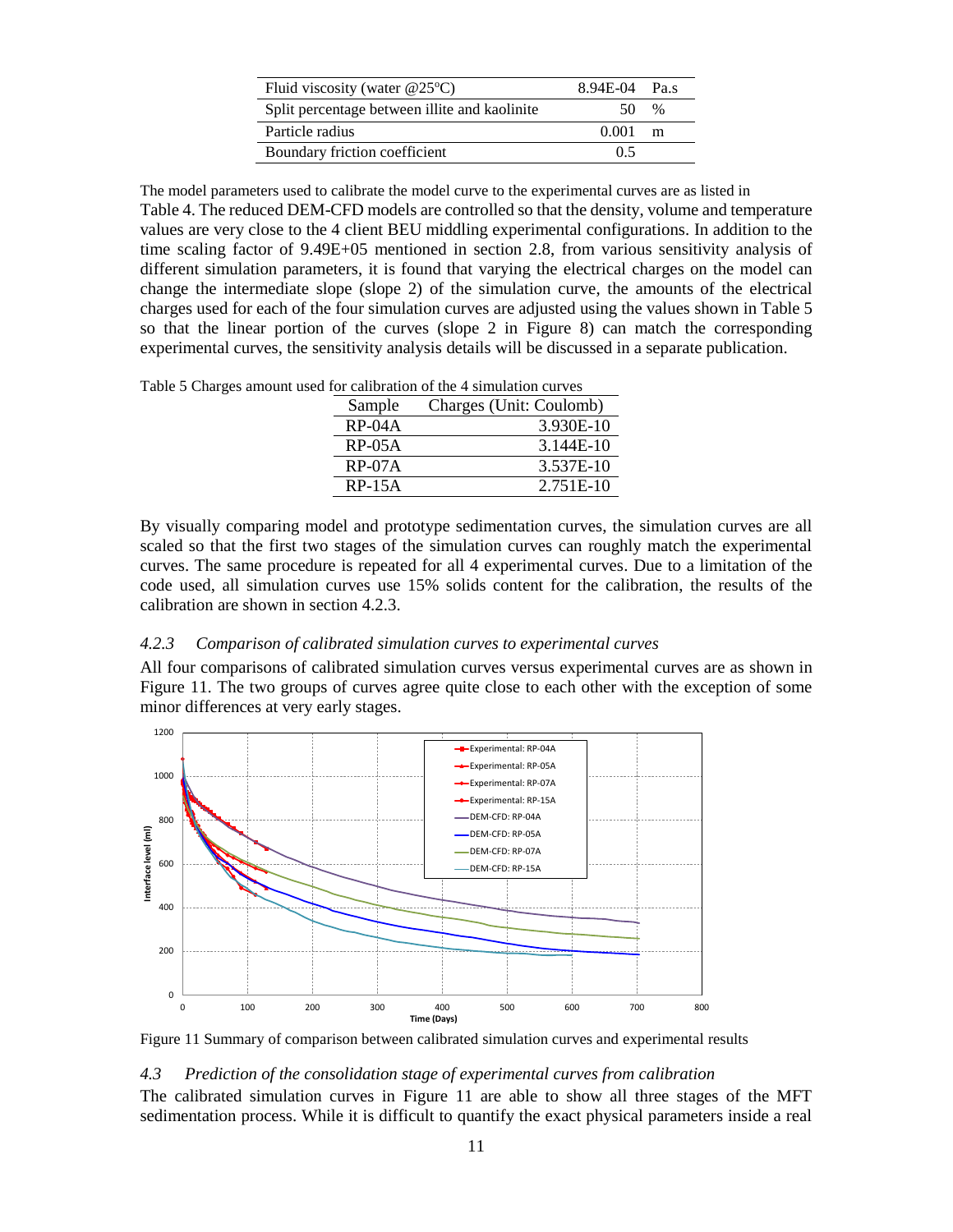experimental MFT sample, it is still instructive to use calibrated curves to "extrapolate" the trend of the experimental results and predict the experimental sedimentation behavior. From [Figure 11,](#page-10-2) the slopes of all four simulation curves at the end all tend to zero (flat) which indicates that the consolidation is close to complete. Based on this calibration/scaling, a rough estimate of the time necessary for the experimental sample to complete the consolidation is around 703 days, i.e., it will take the laboratory MFT samples about 2 years to transit from settlement to consolidation and then complete the consolidation process.

### 5 CONCLUSIONS AND FUTURE RECOMMENDATIONS

The DEM-CFD model deployed in this study is capable of simulating the laboratory scale sedimentation process by using proper packing algorithm for the solid phase and applying reasonable boundary conditions for the fluid phase similar to the experimental conditions. The simulated sedimentation curves can match theoretical results and calibrate to experimental curves. In summary, the current work has made the following contributions to the study of the MFT sedimentation process:

- 1) The current DEM-CFD model can conceptually compare the simulation curve to Kynch's theory.
- 2) The coupled DEM-CFD approach is capable of simulating the MFT sedimentation process and can provide comparable sedimentation curves with the laboratory scale results through scaling law.
- 3) The calibrated simulation curves give a rough estimation of 2 years (703 days) for all 4 experimental curves to complete the consolidation.

Due to the limitation of available computational resources, the particle (sphere) used in the current simulation is 1.0mm radius which corresponds to a prototype particle radius of 1.0μm, Results even closer to the experimental observations could be obtained by utilizing more computational resources with larger scale simulation of more number of particles.

### 6 REFERENCES

- Anderson, T. B., and Jackson, R. (1967). "Fluid Mechanical Description of Fluidized Beds. Equations of Motion." *Industrial & Engineering Chemistry Fundamentals*, 6(4), 527–539.
- Batchelor, G. K. (2000). *An Introduction to Fluid Dynamics*. Cambridge University Press.
- Chen, F., Drumm, E. C., and Guiochon, G. (2011). "Coupled discrete element and finite volume solution of two classical soil mechanics problems." *Computers and Geotechnics*, 38(5), 638–647.
- Concha, F. (2013). *Solid-Liquid Separation in the Mining Industry*. Springer International Publishing.
- Cundall, P. A., and Strack, O. D. L. (1979). "A discrete numerical model for granular assemblies." *Géotechnique*, 29(1), 47–65.
- Ergun, S. (1952). "Fluid flow through packed columns." *Chemical engineering progress*, 48, 89– 94.
- Garg, R., Galvin, J., Li, T., and Pannala, S. (2012). "Open-source MFIX-DEM software for gas– solids flows: Part I—Verification studies." *Powder Technology*, 220, 122–137.
- Jia, X., and Williams, R. A. (2001). "A packing algorithm for particles of arbitrary shapes." *Powder Technology*, 120(3), 175–186.
- Kynch, G. J. (1952). "A theory of sedimentation." *Transactions of the Faraday Society*, 48(0), 166– 176.